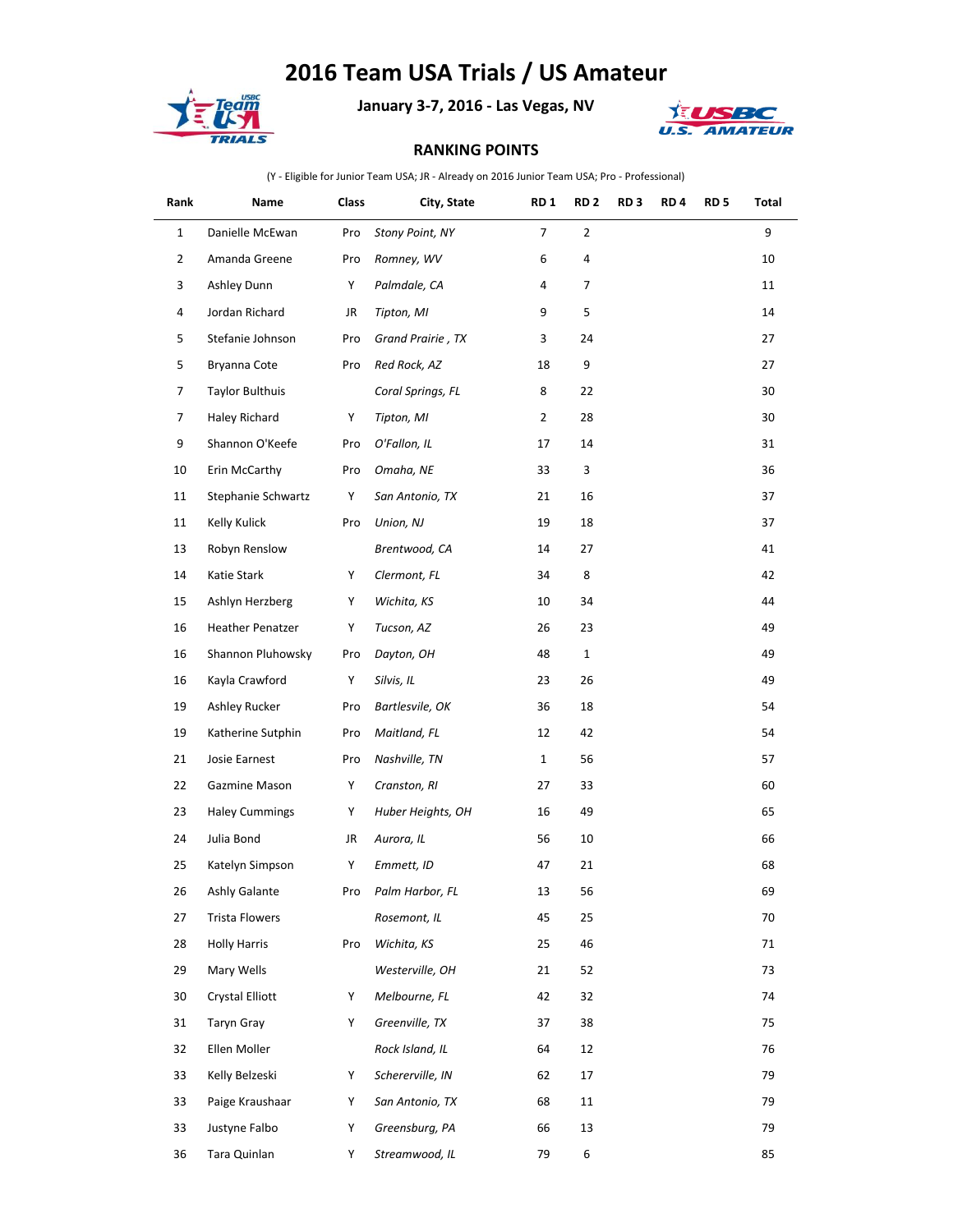| 36 | Casey Goettel          |     | Saint Charles, MO          | 45 | 40  | 85  |
|----|------------------------|-----|----------------------------|----|-----|-----|
| 36 | Nicole Powell          |     | Orland Park, IL            | 43 | 42  | 85  |
| 39 | Amanda Fry             |     | Antelope, CA               | 30 | 56  | 86  |
| 40 | Laura Branch           | Υ   | Victor, NY                 | 57 | 31  | 88  |
| 40 | <b>Emily Notebaert</b> | Υ   | Rochester, NY              | 11 | 77  | 88  |
| 40 | Jadee Scott-Jones      | Y   | East Providence, RI        | 52 | 36  | 88  |
| 40 | Nicole Mikaelian       | Y   | Macomb, MI                 | 41 | 47  | 88  |
| 44 | Lauren Hoffman         | Υ   | Monroe Township, NJ        | 5  | 84  | 89  |
| 45 | Leela Yahya            |     | Wichita, KS                | 50 | 40  | 90  |
| 46 | Amanda Van Duyn        | Y   | Whitewater, WI             | 31 | 61  | 92  |
| 46 | Jacqueline Rhoda       | Υ   | Portage, IN                | 77 | 15  | 92  |
| 48 | Cayla Hicks            | Υ   | Salem, VA                  | 65 | 28  | 93  |
| 49 | Kalynn Carl            |     | Albany, NY                 | 24 | 71  | 95  |
| 50 | Madeleine McDuff       | Υ   | Katy, TX                   | 31 | 67  | 98  |
| 50 | Stephanie Cieslewicz   | Υ   | Amherst, WI                | 15 | 83  | 98  |
| 52 | <b>Elysia Current</b>  | Pro | Ephrata, PA                | 71 | 28  | 99  |
| 53 | Megan Kelly            | Pro | Dayton, OH                 | 44 | 56  | 100 |
| 54 | Brooke Wood            | Υ   | Flint, MI                  | 37 | 66  | 103 |
| 55 | Randi Speiler          |     | Bodfish, CA                | 52 | 56  | 108 |
| 56 | Erica Schneider        |     | Seaford, NY                | 28 | 81  | 109 |
| 57 | Kasey Eaton            | Υ   | Wyoming, MI                | 29 | 82  | 111 |
| 57 | Wendy Shelton          |     | Albuquerque, NM            | 75 | 36  | 111 |
| 59 | Lauren Pate            | Υ   | Inver Grove Heights, MN    | 37 | 76  | 113 |
| 59 | Kalyn Washburn         |     | Tucson, AZ                 | 20 | 93  | 113 |
| 59 | Sydney Brummett        | JR  | Fort Wayne, IN             | 78 | 35  | 113 |
| 62 | Janine Kuwahara        |     | Huntsville, TX             | 55 | 61  | 116 |
| 63 | Catherine Maher        |     | Ottumwa, IA                | 97 | 20  | 117 |
| 64 | Danielle August        | Υ   | Mililani, HI               | 54 | 65  | 119 |
| 65 | Sarah Lokker           | Pro | New Baltimore, MI          | 75 | 45  | 120 |
| 66 | Jennifer Dovers        |     | Sierra Vista, AZ           | 50 | 75  | 125 |
| 67 | Kayla Bandy            | Pro | Salisbury, MD              | 81 | 47  | 128 |
| 68 | Carly Thomas           | Y   | Frederick, MD              | 87 | 42  | 129 |
| 69 | Caitlyn Johnson        | Υ   | Beaumont, TX               | 35 | 95  | 130 |
| 70 | Marina Stever          | Y   | Mesa, AZ                   | 48 | 86  | 134 |
| 71 | Ashley Channell        | Y   | Morris Chapel, TN          | 58 | 77  | 135 |
| 72 | Natalie Koprowitz      | Y   | Giard, IL                  | 85 | 51  | 136 |
| 73 | Kelsi Anderson         | Y   | San Antonio, TX            | 70 | 67  | 137 |
| 73 | Leah Glazer            | Y   | Henderson, NV              | 98 | 39  | 137 |
| 75 | Cassidy Courey         | Υ   | <b>Brooklyn Center, MN</b> | 83 | 55  | 138 |
| 75 | Debbie Ayers           | Pro | La Mesa, CA                | 37 | 101 | 138 |